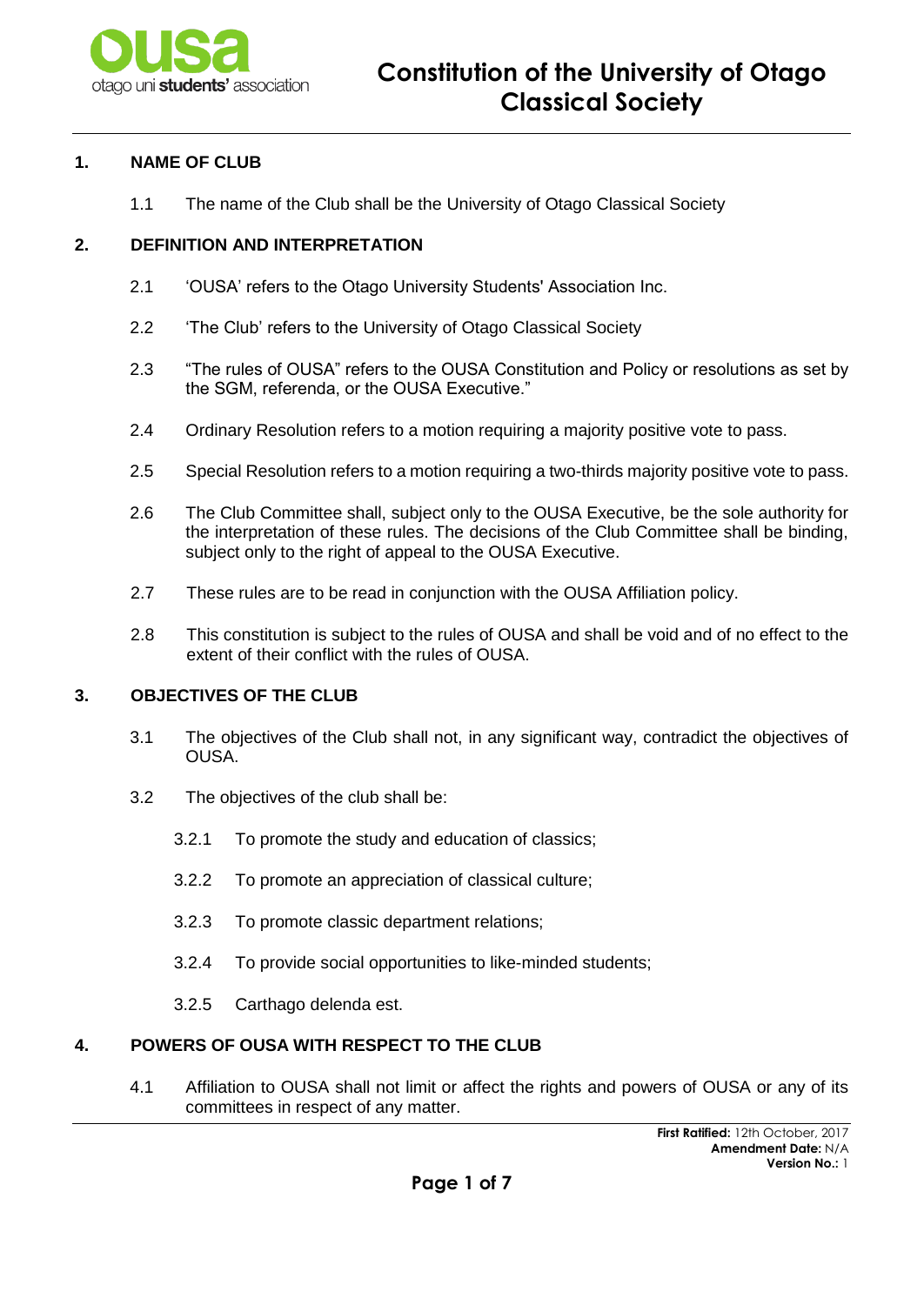

- 4.2 The OUSA Executive may, at any time, by ordinary resolution:
	- 4.2.1 Inspect the Club's financial records, asset register, and membership list;
	- 4.2.2 Appoint a committee to conduct an examination of the affairs of the Club and to report thereafter to the OUSA Executive;
	- 4.2.3 Convene a Special General Meeting of the Club for any purpose;
	- 4.2.4 Appoint a temporary Club Committee to replace the regular Club Committee for such time, and with such powers, as the OUSA Executive may determine;
	- 4.2.5 Disaffiliate the Club.

#### **5. POWERS OF THE CLUB**

- 5.1 The Club is not formed for the pecuniary gain of its members.
	- 5.1.1 The Club may make payment as reasonable remuneration to any servant or officer of The Club or the payment of reasonable expense to any authorised representative or delegate of the Club.
	- 5.1.2 Reasonable remuneration shall not exceed market rates for the provision of equivalent goods or services.

#### **6. AFFILIATION**

- 6.1 The Club shall be affiliated to OUSA.
- 6.2 The Club and its members present and future shall be bound by the rules of OUSA, and every such Club and all such members shall be so bound in all respects. Where the OUSA constitution is not expressly mentioned in the constitution of the Club, the provisions of the OUSA constitution shall be read into the document.
- 6.3 The Club's affiliation to OUSA shall automatically lapse if The Club fails or ceases to comply with the OUSA Affiliation Policy or Section 18 of the OUSA Constitution and Rules.
- 6.4 The Club shall not become affiliated to or in any way connected with any other organisation without the consent of the OUSA Executive.
	- 6.4.1 Any affiliation to any other body entered into without the OUSA Executive's consent shall be null and void.

#### **7. LIABILITIES INCURRED BY THE CLUB**

- 7.1 The Club shall not enter into any loan agreement of a value greater than NZ\$1000 without approval by ordinary resolution of the OUSA Executive.
- 7.2 OUSA shall not be responsible for any liabilities or debts incurred by the Club.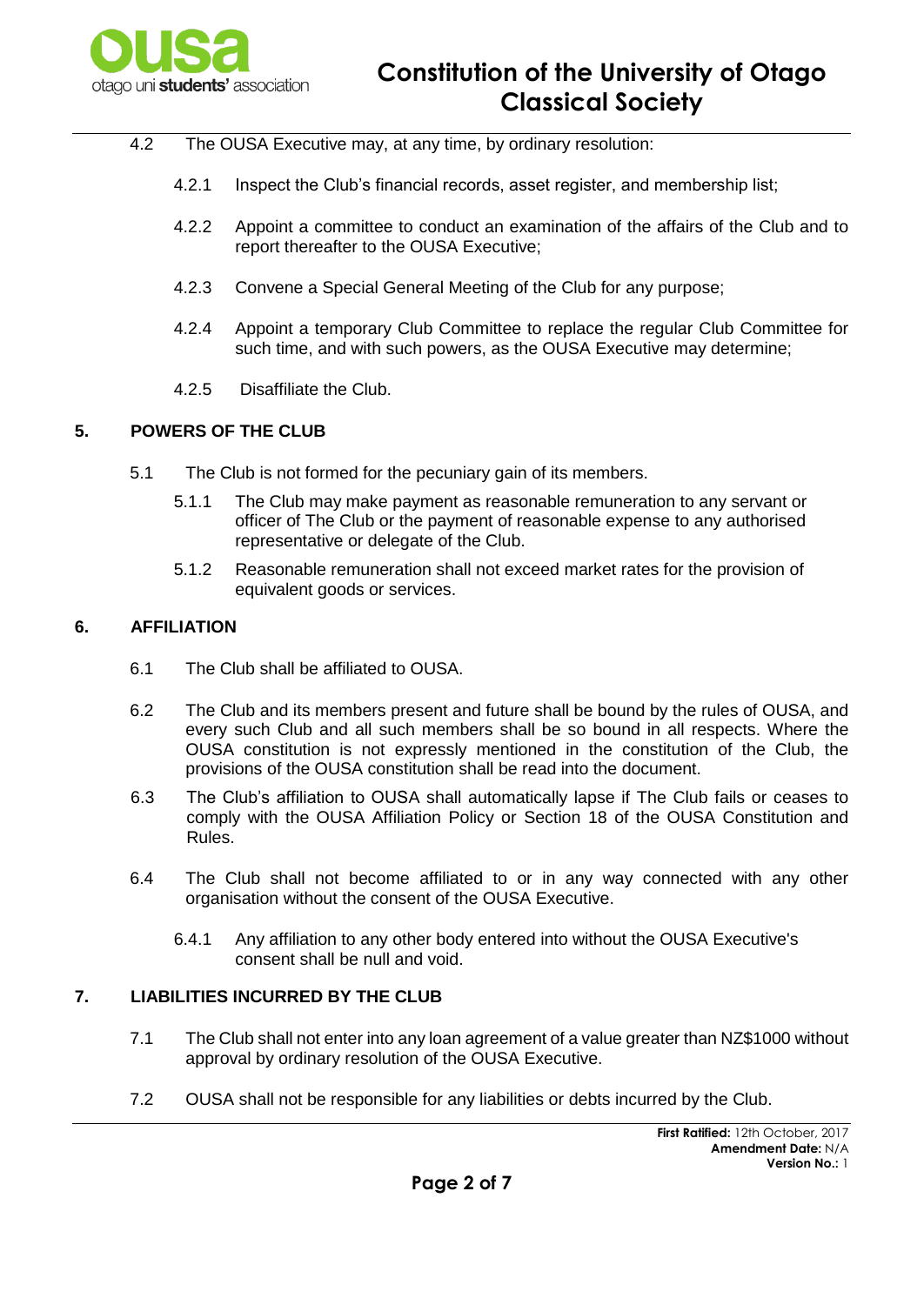

#### **8. MEMBERSHIP**

- 8.1 The Club shall, in normal circumstances, have no less than 90% of total membership comprised of OUSA/OPSA members.
- 8.2 The Club shall in normal circumstances have no less than ten members.
- 8.3 Membership of the Club shall be open to all members of OUSA/OPSA.
- 8.4 Membership can be restricted to a subsection of OUSA/OPSA members provided that the restrictions do not contravene the laws of New Zealand.
- 8.5 Persons shall become members of the Club when an application for membership is given in writing to the Club Committee and accompanied with the annual subscription fee (if applicable).
- 8.6 The Club shall only levy upon its members such fees or subscriptions as have been ratified by the AGM of the Club.
- 8.7 Any member of the Club who does not pay any required subscription within one calendar month of joining shall not be permitted to exercise the privileges of membership until the subscription is paid.
- 8.8 Membership shall be deemed to continue until a formal resignation is received by the Club Committee.
- 8.9 A club member may not be suspended or expelled unless the committee resolves to do so by special resolution.
	- 8.9.1 The suspended member will be relieved of any powers and responsibilities and is not permitted to attend club activities.
	- 8.9.2 A special general meeting must be called within three months to expel the member or the suspension lapses.
- 8.10 The following procedure must be used to expel a club member:
	- 8.10.1 Written notice of any meeting regarding the expulsion and of the basic allegations and charges against the member must be received in person 30 days prior to the meeting taking place.
	- 8.10.2 That a special general meeting is called which the member to be expelled may attend in person, or submit in written form, grounds for his or her defence.
	- 8.10.3 The motion to expel a club member must be passed by special resolution.
	- 8.10.4 That the member is informed in writing of the decision of the meeting and the length of his or her expulsion.
- 8.11 Where a member of the Club is expelled, that member shall have the right of appeal to the OUSA Executive.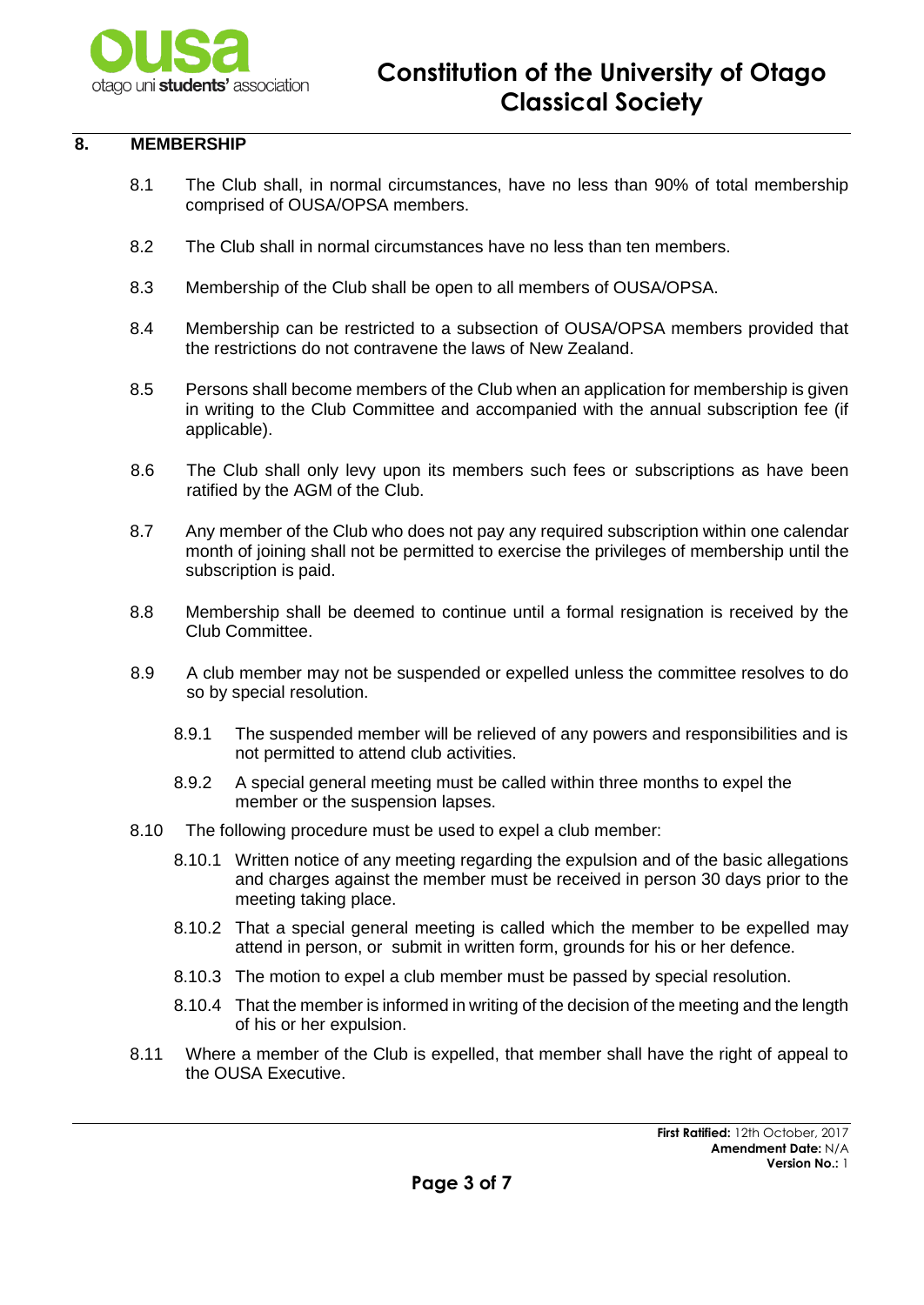

# **9. ANNUAL GENERAL MEETING (AGM)**

- 9.1 The Annual General Meeting (AGM) of the Club shall be held during the month of October at such time and place as the Club Committee shall decide.
- 9.2 The AGM shall be held for the following purposes:
	- 9.2.1 To receive, from the Club Committee, a report of the proceedings of the previous year and a statement of the Club accounts;
	- 9.2.2 To elect the officers of the Club Committee for the following year;
	- 9.2.3 To conduct any general business.
- 9.3 The President, or in their absence the Vice-President, shall be chair of the meeting.
- 9.4 Every motion shall be moved by one Club member and seconded by another.
- 9.5 Every member present shall be entitled to one vote,
	- 9.5.1 In the case of an equality of votes the Chair shall have a second or casting vote.
- 9.6 The quorum shall be 20 per cent of the Club's total members or 6 members, whichever is greater.
- 9.7 At least 14 days notice of the AGM shall be given to all members, by posting a notice on the OUSA notice board and/or the Facebook page.
	- 9.7.1 The notice shall include an agenda of business to be conducted at the AGM.

#### **10. SPECIAL GENERAL MEETINGS AND NO CONFIDENCE VOTES**

- 10.1 The Club Committee on their own behalf or on the signed request of a quorum of members may at any time call a Special General Meeting.
	- 10.1.1 If the Club Committee does not call a meeting within 14 days of receiving such a request, the requestors may themselves call a Special General Meeting.
	- 10.1.2 Notice of a Special General Meeting shall be given in the manner described above for an AGM.
- 10.2 The conduct, voting procedures and quorum of a Special General Meeting shall be the same as those prescribed for the AGM.
- 10.3 At any Special General Meeting a motion of no confidence in the Club Committee, or any member thereof, may be passed by special resolution provided that 14 days notice of such intention has been given.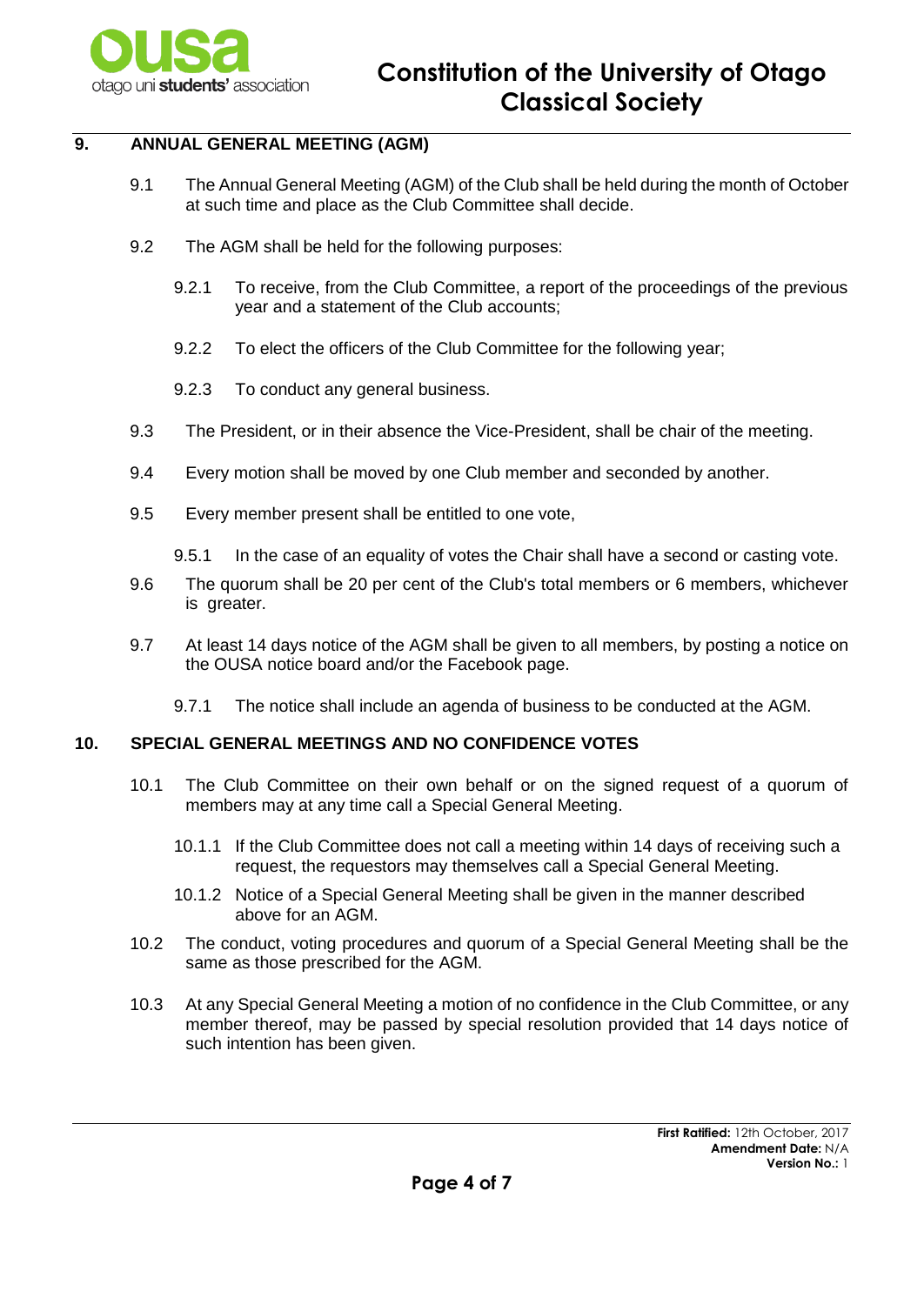

# **Constitution of the University of Otago Classical Society**

- 10.3.1 On the passing of such motion, the Committee member shall be deemed to have resigned and the meeting shall then have the power to, and may proceed to, elect a new Committee member to the vacant position (s).
- 10.3.2 Such new member shall hold office until the next AGM.

# **11. CLUB OFFICERS AND THEIR ELECTION**

- 11.1 The management and control of the Club shall be deputed to the officers of the club who represent the Committee of the Club.
- 11.2 The Committee of the Club shall consist of a maximum of 10 people, being President, Vice-President, Secretary, Treasurer, Marketer, and 5 other members, all of whom shall be elected at the Annual General Meeting.
- 11.3 Every candidate for office shall be nominated at the meeting by one member of the Club and seconded by another.
- 11.4 Every member present at the meeting shall be entitled to one vote.
- 11.5 In the event of two or more candidates receiving an equal number of votes, the chair of the meeting shall have a second or casting vote.
- 11.6 The Club Officers shall hold office for one year following their appointment or until an officer resigns.
	- 11.6.1 Such resignation shall be effective immediately upon receipt in writing by the committee.
	- 11.6.2 If a vacancy on the Club Committee occurs during the year, providing that a quorum remains, the Club Committee may appoint any member to fill such a vacancy, unless it has occurred due to a no confidence vote.
	- 11.6.3 If a vacancy occurs due to a no confidence vote then section 10 of this constitution applies.

11.7

## **12. THE CLUB COMMITTEE**

- 12.1 The Club Committee shall have full power at its meetings to deal with all matters relating to the objectives of the Club.
	- 12.1.1 Any matters relating to the interpretation of these rules;
	- 12.1.2 Except where power is vested in the Club at a general meeting.
- 12.2 All decisions shall be valid and binding on the members, only so far as they do not conflict with these rules, the rules of OUSA, or decisions of the OUSA Executive.
- 12.3 The Club Committee shall meet at such times as it deems fit.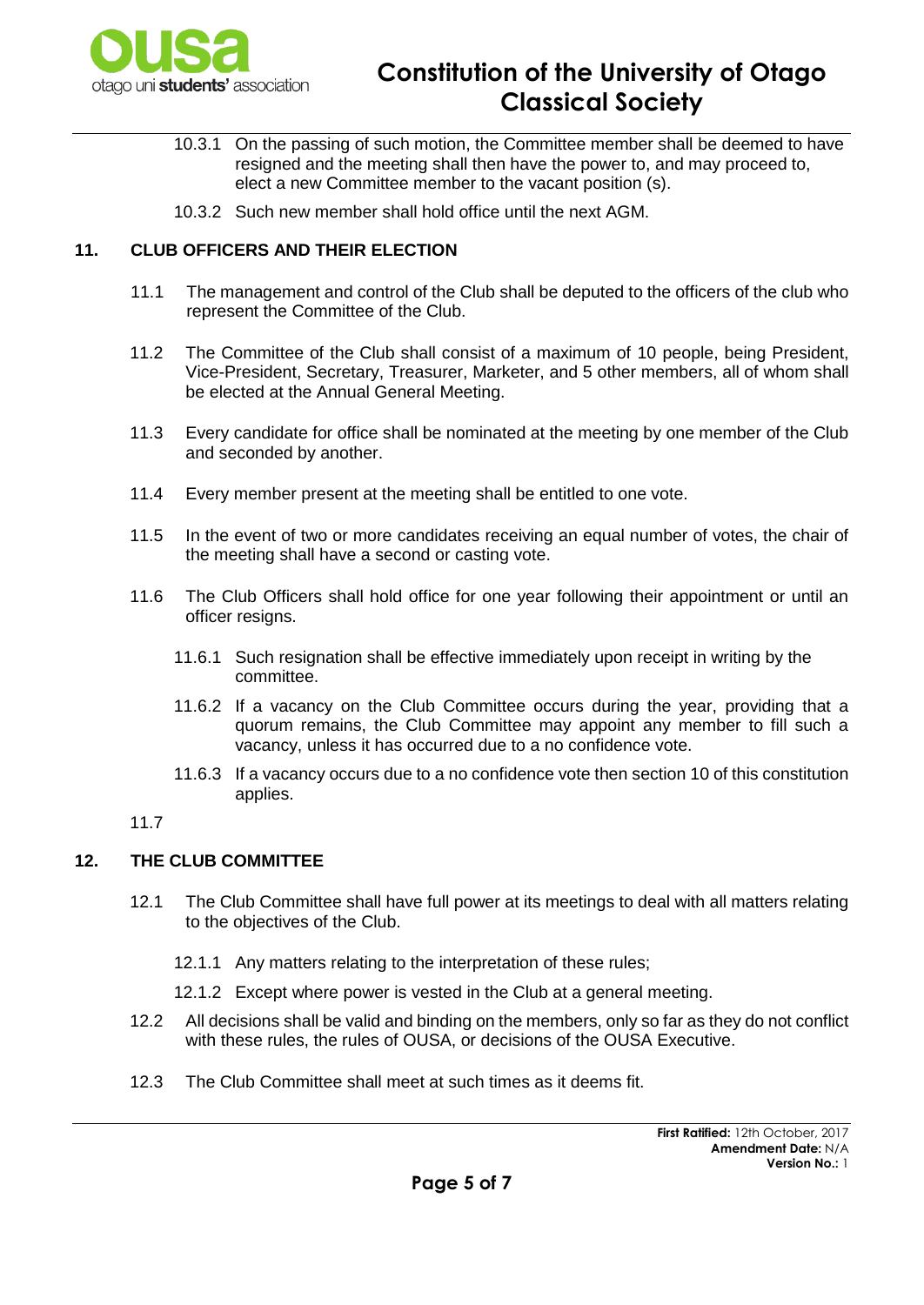

- 12.4 The President, or in their absence, the Vice-President, shall, in the case of an equality of votes, have a second or casting vote at all Club Committee meetings.
- 12.5 The quorum for Club Committee meetings shall be at least 6 Club Committee members.
- 12.6 One member of the Club Committee shall be elected to represent the Club on the OUSA Affiliated Clubs Council.

#### **13. FINANCE, PROPERTY AND RECORDS OF THE CLUB**

- 13.1 The funds of the Club shall be in the control of the Club Committee, which will depute the Treasurer to manage them.
- 13.2 The Treasurer shall also:
	- 13.2.1 Keep a true record and account of all the receipts and payments of the Club including bank statements;
	- 13.2.2 Prepare the statement of accounts and balance sheet for the financial year;
	- 13.2.3 Keep the Club's asset register up to date.
- 13.3 The Secretary shall:
	- 13.3.1 Keep a true record and account of the proceedings and meetings of the Club and the Club Committee;
	- 13.3.2 Keep a correct and up to date membership list;
	- 13.3.3 Conduct and archive all correspondence relating to the club.

13.4

#### **14. DISAFFILIATION OF THE CLUB FROM OUSA**

- 14.1 A club may disaffiliate from OUSA at any time by notifying the CDO in writing.
	- 14.1.1 Such notification will provide reasons for why the club is disaffiliating from OUSA.
	- 14.1.2 Notification will be provided by supplying the Club's AGM Minutes to that effect.

# **15. DISSOLUTION OF THE CLUB**

- 15.1 If the club's committee members are unable to be contacted using all possible means for a period of six months the club will be deemed to be dissolved.
- 15.2 Upon dissolution of the Club:
	- 15.2.1 All funds remaining after debts have been cleared will be distributed to the OUSA.
	- 15.2.2 All assets will be distributed to the OUSA.